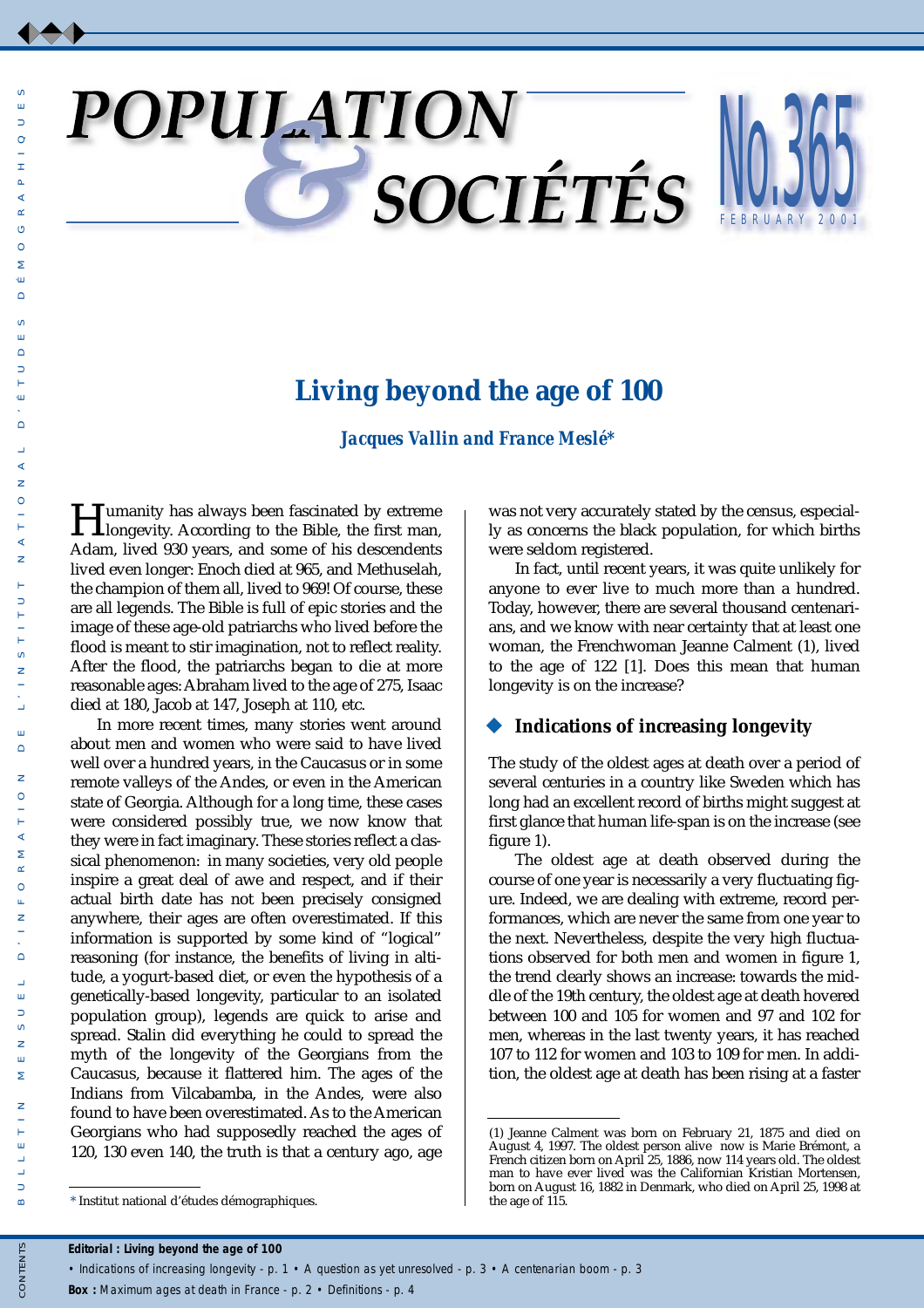

pace: indeed, the slope of the regression line for the years 1970 to 1997 is much steeper than that of the years 1851 to 1969 [2].

However, this does not necessarily mean that human longevity is increasing. Indeed, this phenomenon can also be explained by higher statistical probability, since, thanks to improved health care, the elderly population is growing. The greater the number of persons alive at the age of 90, the greater the probability that at least one of them will reach 95, 100, 105, etc., all chances of survival being equal. For quite a long time, human populations grew very slowly, since fertility rates only slightly exceeded very high mortality rates. The age pyramid was extremely tapered at the apex, since persons over 60 made up only 5% of the total population. Very old persons were very rare and the likelihood of reaching the age of 100 quite poor.

From the end the 18th century on, the European population began to grow at an exceptionally rapid pace, a fact which in itself would have been enough to cause an increase in the number of very elderly persons. Population growth, together with the overall aging of the population increased the likelihood of reaching a very old age. At first, the decrease of infant mortality led to a notable increase, sixty years later, in the number of senior citizens. Next (beginning in the 1960s), the rate of survival beyond the age of 60 also considerably increased, leading to a rise in the number of persons aged 70, 80 and 90 years, and thus to the added likelihood of reaching an unprecedented age. In Sweden, since 1969, the decline in mortality rates after the age of 70 has in fact been responsible for 95% of the increase in the maximum age at death [2].

However, beyond the simple impact of numbers, the fact that mortality rates among the very elderly are decreasing at a faster pace raises all the more acutely the question of whether the maximum duration of human life may not be lengthening thanks to a new phase in the progress of health care.

Indeed, since the 1950s, life expectancy at the ages 70, 80 and 90, relatively stable so far, has increased at

### *since 1861, in Sweden, according to gender* **Maximum ages at death in France**

In the case of France, figure 2 shows that the changes in the oldest age at death observed in the course of one year are much less clear than in Sweden, as shown in figure 1. This is explained by the uneven quality of statistical records. At the turn of the 20th century, the age of very elderly people could not be precisely determined because before 1850, births were not always officially registered. Many of the ages indicated at the left in figure 2 are thus overestimated. This problem gradually disappeared, giving the false impression that the maximum age at death had dropped. On the contrary, from the 1930s to the 1960s, the maximum age at death significantly increased, just like in Sweden. However, at this point, a new problem arose: between 1960 and 1980, the maximum age at death of women seems to reach a plateau at 109. This is simply due to the fact that INSEE, judging that all declarations above 109 were suspicious, attributed a different age, at random, to all declarations exceeding that age. This age limit was raised to 119 only at the end of the 1980s. Due to this constraint, death statistics attributed another, younger, age to Jeanne Calment, who died at 122. Thus, in 1997, according to statistics of births and deaths, the maximum age at death was reportedly 113. Nonetheless, Jeanne Calment is now registered in the official records of physical persons as having died at the age of 122 years, and this fact is marked by an asterisk in figure 2. Conversely, some ages at death may still be overestimated today, in particular as concerns men. Thus, the deaths of men aged 114 recorded in 1988 and 1989 have not yet been validated. However, these suspicious cases do not call into question the trend observed in recent years, since, during these same years, several men are registered as having died at the proven ages of 108 and 109. Therefore, one can safely assert that if France had kept its records as accurately as Sweden, it would have been able to observe the same trend: a steady increase in the maximum age at death during the last century and a recent acceleration.

#### *Figure 2 – Maximum ages at death observed within a year, since 1900, in France, according to gender*

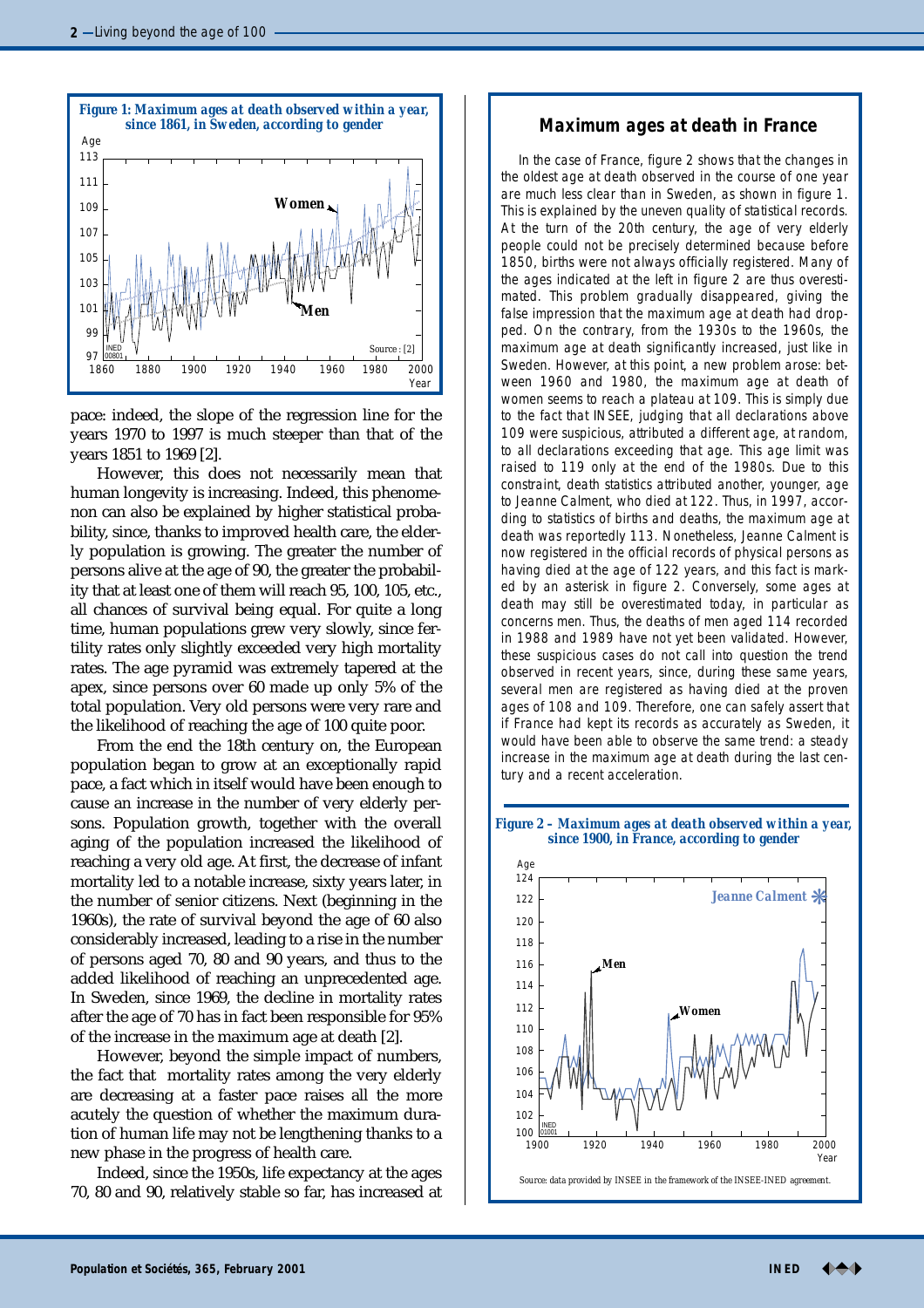

a spectacular pace, especially among men (see figure 3). Thus, in France, in 1997, the life expectancy of men at the age of 70, which from the end of the 19th century until World War II had been consistently hovering between 7 and 9 years, exceeded 13 years. Among women, the increase began a little earlier, between the two world wars, rising from a previously constant 8 to 10 years up to 17 years today. A similar increase can be observed for life expectancy at the ages of 80 and 90, and if the pace of the increase in recent years seems less rapid at those extreme ages than at the age of 70, this is simply due to the scale of the arithmetic graph. Indeed, the relative gains are just as high: over 60% for men and almost twofold for women.

Even the life expectancy at the age of 100 has notably increased over the past decades. A man aged 100 in the early 1950s could expect to live 1.3 years; now, a man that age can expect to live 1.9 years. The life expectancy of 100-year-old women has risen from 1.6 to 2.1 years. This sudden increase in the survival rates of the oldest old remains a mystery. Does it mean that improved health care is leading to the extension not only of the average duration (life expectancy at birth) but also of the maximum duration (longevity) of human life?

## **A question as yet unresolved**

Up until the 1970s, it was commonly thought that the progress made since the 18th century had brought the average life-span closer to its longest possible duration, itself an immutable fact of the species. For many, this remains the only true theory. However, more and more scientists are coming to believe that human longevity may be on the increase.

For the advocates of the first theory, such as the biologist James Fries [3] or the demographer Jay Olshansky [4], the annual reduction of mortality at extreme ages is only the final phase in a long process of "rectangularization of the survival curve", which gradually leads to a situation where the vast majority of the members of a generation survive until a very old age but die almost all at once, soon after reaching the latter age (2). For these scientists, this process will soon end and it is quite unlikely that human life expectancy will ever exceed 85 years.

For other scientists, on the contrary, human longevity, far from being limited once and for all, is flexible; the present leaps in the life expectancy of advanced ages are, in part, a consequence of this flexibility. In a recent special issue of Population devoted to "Biodemographic Perspectives on Human Longevity", James Carey writes that human longevity has always varied throughout history. In his view, the life-span of Homo

habilis exceeded the age of menopause by only 7 to 11 years, whereas that of Homo erectus by 15 to 18 years. The longevity of the latter thus reached 60 to 63 years, and grew to over 70 years among the first Homo sapiens. This could mean that longevity can increase within the species as well, since the maximum life-span now reaches beyond 120 years, as shown by the case of Jeanne Calment who died at the age of 122. If this were true, one could expect a possible increase in the future life expectancy of human beings. Why not imagine, for instance, a human life expectancy of 150 years? (see the articles by Caselli and Vallin in the above-mentioned issue of Population). Better even, some biologists believe that several living beings (the queen bee, some flies, not to mention sequoias) escape the general rule whereby death risks increase exponentially with age, and that they would be practically immortal were it not for the risk of violent death [5]. This idea has led the demographer James Vaupel to wonder whether human mortality, like that of flies, may not decline at very old ages [6]. A happy (?) few might then dream of becoming immortal.

In any case, the hypothesis defended by Fries and Olshansky seems too pessimistic. Indeed, French data shows that, even with a fixed life expectancy at age 105 (a simple way of applying the "rectangularization" theory), if the trends observed today for younger ages remained constant, by 2100 the life expectancy of Frenchmen would reach 91 and that of Frenchwomen 95, a great deal older than the suggested limit of 85.

# **A centenarian boom**

The unprecedented decrease in the mortality of very elderly people in recent decades has led to their considerable increase in number. Reaching the age of 100 was a rare feat fifty years ago, but today it has become almost banal. The number of centenarians in 1950 in France, for example, was assessed at 200; by January 1,

<sup>(2)</sup> The proportion of survivors within a cohort remains close to 100% until a very advanced age and then falls very rapidly to 0; the survival curve looks like a right angle, whence the term "rectangularization".